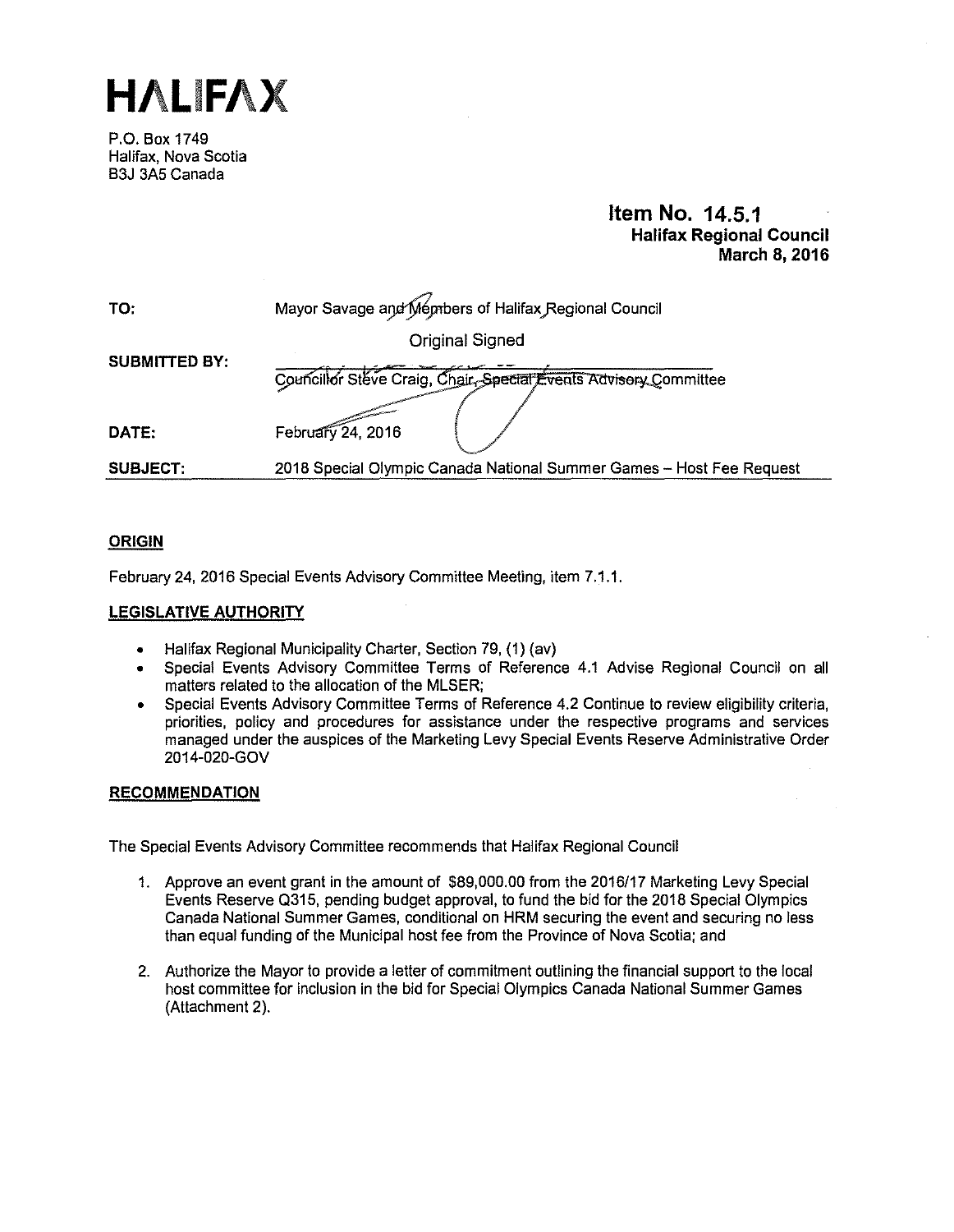# **BACKGROUND**

A staff recommendation report dated February 18, 2016 pertaining to a host fee request for the 2018 Special Olympics Canada National Summer Games was before the Special Events Advisory Committee at its meeting held on February 24, 2016.

For further information, please refer to the attached staff report dated February 18, 2016.

# **DISCUSSION**

The Special Events Advisory Committee reviewed the staff report and recommendation at their meeting on February 24, 2016. The Committee passed an amended motion to reflect a grant award of \$89,000 from the Marketing Levy Special Events Reserve (MLSER) 0315.

The Committee reviewed the information, and had questions specifically on the scoring formula used to support the staff recommendation of \$300,000, and the results of the predictive Sports Tourism Economic Assessment Model (STEAM) Report. In light of the bid fee rational outlined on page three of the staff report dated February 18, 2016, the Committee felt that the level of funding requested was more of a consideration for Regional Council as opposed to the Special Events Advisory Committee. In reviewing the matter, the Committee compared the 2018 Special Olympic Canada National Summer Games STEAM results against the STEAM results from some of other national events that recently have been funded by the Municipality (i.e., 2015 Skate Canada National Championships, CIS Men's Hockey University Cup, and 2016 Canadian Canoe Kayak Spring Championships).

The Committee agreed a comparison formula was required when assessing events that apply to the Major Hosting program. The Committee established the bench mark of 1.2 % (by comparing past economic impacts with the award granted by the Municipality), then multiplied the established bench mark percentage (1.2%) with the predicted net increase in economic activity in Nova Scotia (\$7,447,340) to produce the recommended grant award of \$89,000.

#### **FINANCIAL IMPLICATIONS**

The amended motion would not change the financial implications as outlined in the attached staff report dated February 18, 2016, as it would still be included in the budgeted amount for 2016/17.

# **COMMUNITY ENGAGEMENT**

All meetings of the Special Events Advisory Committee are open to the public. The agenda and reports are provided online in advance of the meeting.

#### **ENVIRONMENTAL IMPLICATIONS**

None identified.

# **ALTERNATIVES**

None identified.

# **ATTACHMENTS**

1 . Staff report dated February 18, 2016

A copy of this report can be obtained online at http://www.halifax.ca/council/agendasc/cagenda.php then choose the appropriate meeting date, or by contacting the Office of the Municipal Clerk at 902.490.4210, or Fax 902.490.4208.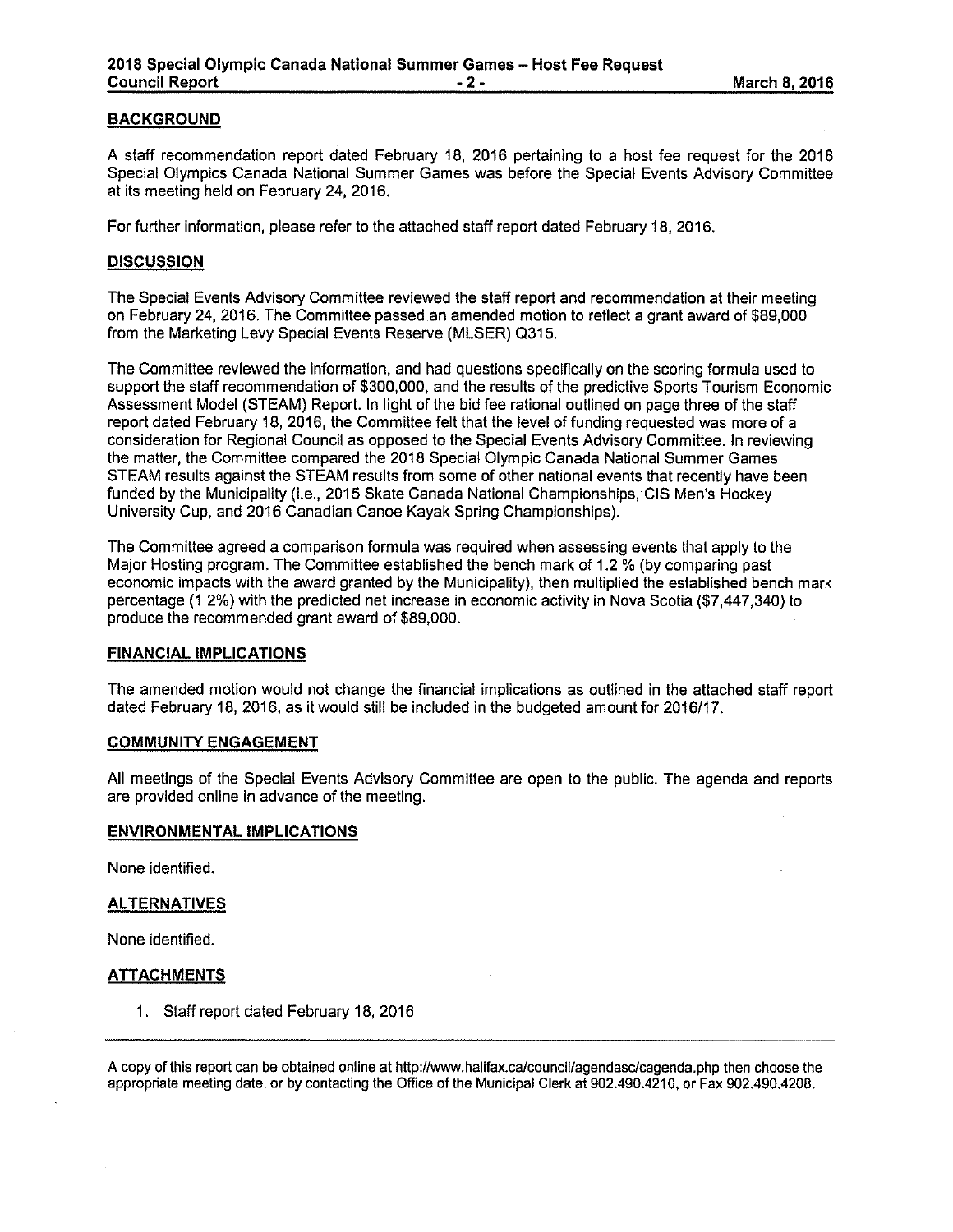|  |  | March 8, 2016 |  |  |
|--|--|---------------|--|--|
|  |  |               |  |  |

| Report Prepared by: | Cathy Collett, Legislative Assistant, 902.490.6517 and |
|---------------------|--------------------------------------------------------|
|                     | Liam MacSween, Legislative Assistant, 902.490.6521     |

 $\bar{\omega}$ 

 $\sim$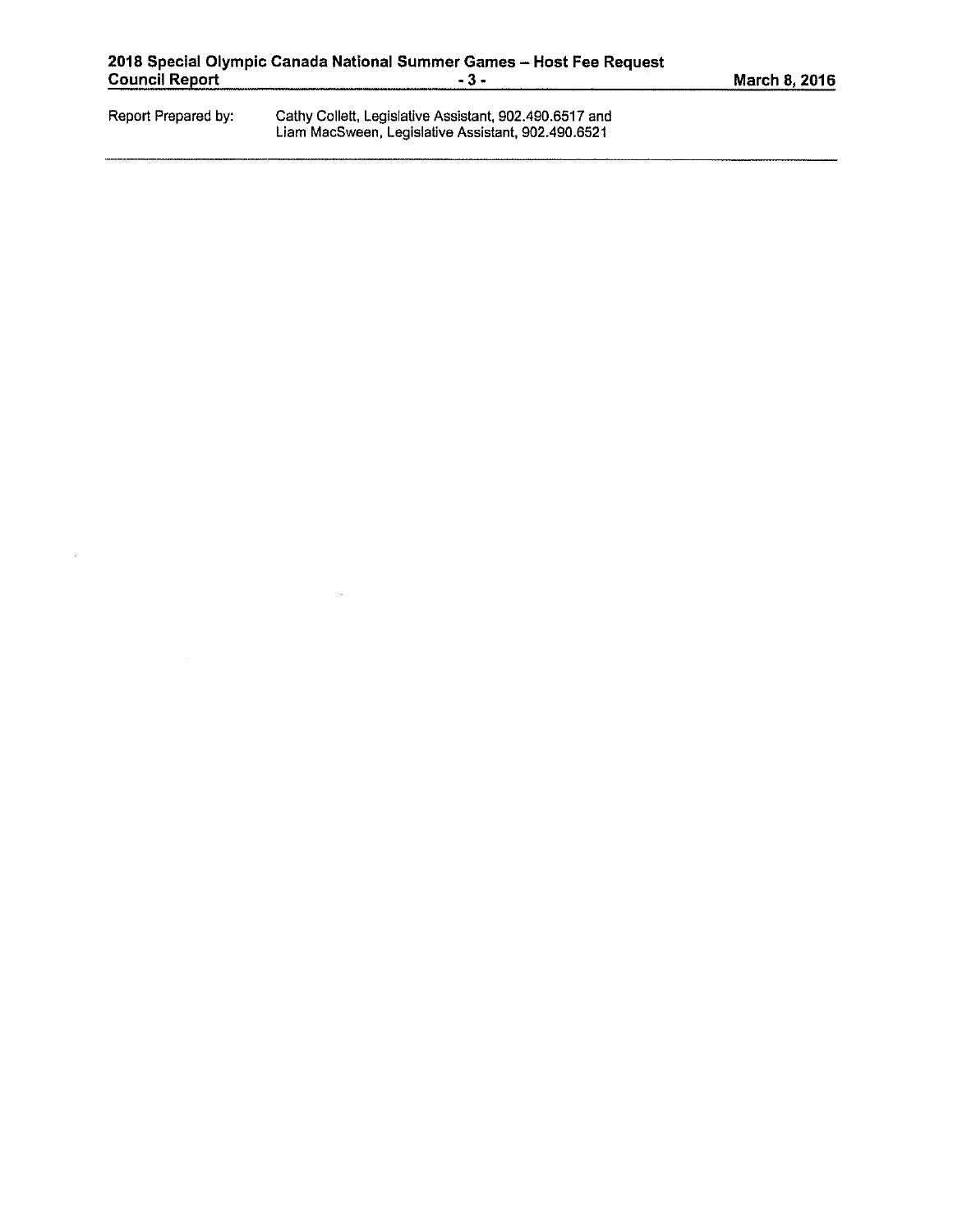**HALIFAX** 

P.O. Box 1749 Halifax, Nova Scotia B3J 3A5 Canada

# **Attachment 1 Special Events Advisory Committee February 24, 2016**

| TO:                  | Chair and Members of Special Events Advisory Committee                          |
|----------------------|---------------------------------------------------------------------------------|
|                      | Original Signed                                                                 |
| <b>SUBMITTED BY:</b> |                                                                                 |
|                      | Brad Anguish, Director, Parks & Recreation                                      |
| DATE:                | February 18, 2016                                                               |
| <b>SUBJECT:</b>      | 2018 Special Olympics Canada National Summer Games - Host Fee<br><b>Request</b> |

# **ORIGIN**

Invitation to Halifax Regional Municipality (Attachment 1) to support Special Olympics Nova Scotia's bid to host the Special Olympics Canada National Summer Games in July, 2018.

# **LEGISLATIVE AUTHORITY**

Halifax Regional Municipality Charter, Section 79, (1) (av)

# **RECOMMENDATION**

It is recommended that the Special Events Advisory Committee recommend that Halifax Regional Council:

- 1. Approve an event grant in the amount of \$300,000 from the 2016/17 Marketing Levy Special Events Reserve 0315, pending budget approval, to fund the bid for the Special Olympics Canada National Summer Games, conditional on HRM securing the event and securing no less than equal funding of the Municipal host fee from the Province of Nova Scotia; and
- 2. Authorize the Mayor to provide a letter of commitment outlining the financial support to the local host committee for inclusion in the bid for Special Olympics Canada National Summer Games (Attachment 2).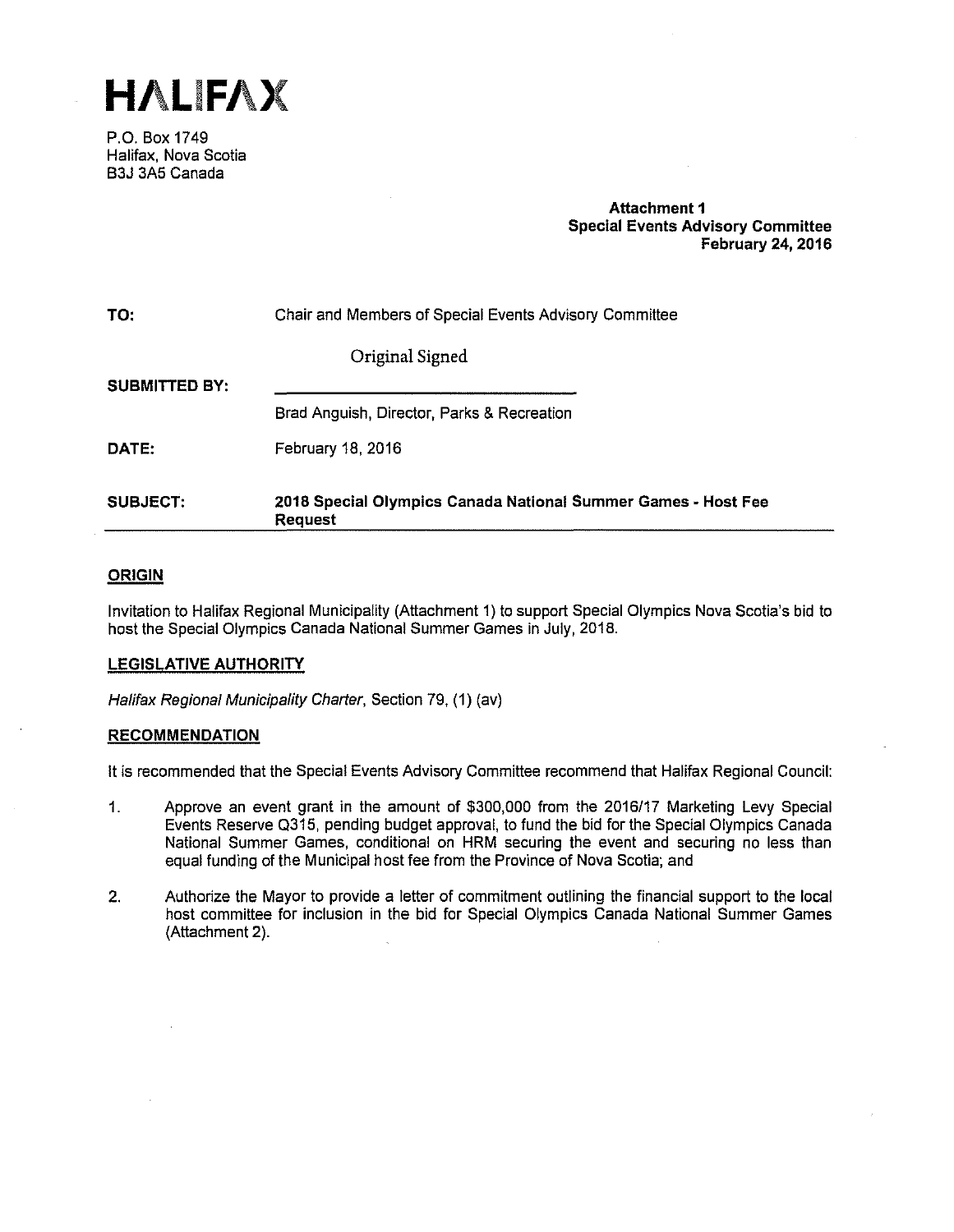## **BACKGROUND**

The Marketing Levy Special Events Reserve (MLSER) is intended to provide funding to attract and host exceptional large-scale sporting and tourism events that create significant economic impacts, promote Halifax as a multi-experiential event destination, and attract tourists to HRM for multiple day visits. These large scale events are typically national or international in caliber and support tourism and economic development in the Municipality.

Special Olympics Nova Scotia has secured the right to host the 2018 Special Olympics Canada National Summer Games. These multi-sport national games serve as a qualifying event for the World Games. Currently, Special Olympics Nova Scotia is currently considering two locations to host the 2018 Games in Nova Scotia. One location is Halifax and the other is the Town of Antigonish. Both locations have the infrastructure and accommodation required to host this event.

Special Olympics Nova Scotia requires confirmation of municipal financial support, This confirmation can only be approved by Regional Council.

#### HRM Recreation and the Special Olympics

Healthy Communities is one of Regional Council's strategic priority outcomes. A specific objective within this priority outcome states: "HRM is a leader in building an inclusive and accessible community where everyone can participate fully in life, including persons with disabilities and seniors.

There is strong alignment between the Healthy Communities priority outcome and the Special Olympics because it provides opportunities for children and adults with an intellectual disability to develop improved physical fitness and motor skills, greater self-confidence and a more positive self-image. Almost every age is eligible for Special Olympics programming in Nova Scotia, from ages 4 to 88. Special Olympics Nova Scotia also has a youth program for children aged 4 to 12, which focuses on structured play and introduction to games, teams, competitions and socialization.

The vision of HRM Recreation Programming is to be a leader for facilitating innovative, high quality recreation and leisure opportunities that are accessible and inclusive. The Special Olympics and HRM Recreation share the same vision and goals with the best interest of the participants being the number one priority.

#### **DISCUSSION**

Hosting fees are typically required for large scale sporting events and are paid by the host governments. Staff has assessed this opportunity through the MLSER Administrative Order (AO) and the proposal meets the requirements under the Major Hosting Events category.

The hosting fee requested from HRM for the 2018 Special Olympics Canada National Summer Games is \$300,000. The 2010 Summer Games host city, London, Ontario, and the 2012 Winter Games host city, St. Albert, Alberta, both contributed \$300,000 to their events. The 2014 Summer Games host city, Vancouver, British Columbia, contributed \$35,000 to their event, however, this amount was supplemented through a legacy fund from the Vancouver Olympic Games. The current host city for the 2016 Special Olympics Canada National Winter Games, Corner Brook, Newfoundland, has contributed \$100,000 to date.

The Games have competitions in athletics, basketball, bocce, golf, powerlifting, rhythmic gymnastics, soccer, softball and swimming. In addition to the competitions, there will be opening ceremonies, community socials, closing ceremonies with an athlete dance, and a volunteer appreciation event.

Staff have been advised by the organizers that the Town of Antigonish will put forward their requested host fee of \$100,000 for the 2018 Games. In discussions, the organizers state that due to the higher costs of services within HRM , especially the transportation for athletes to and from venues, a hosting fee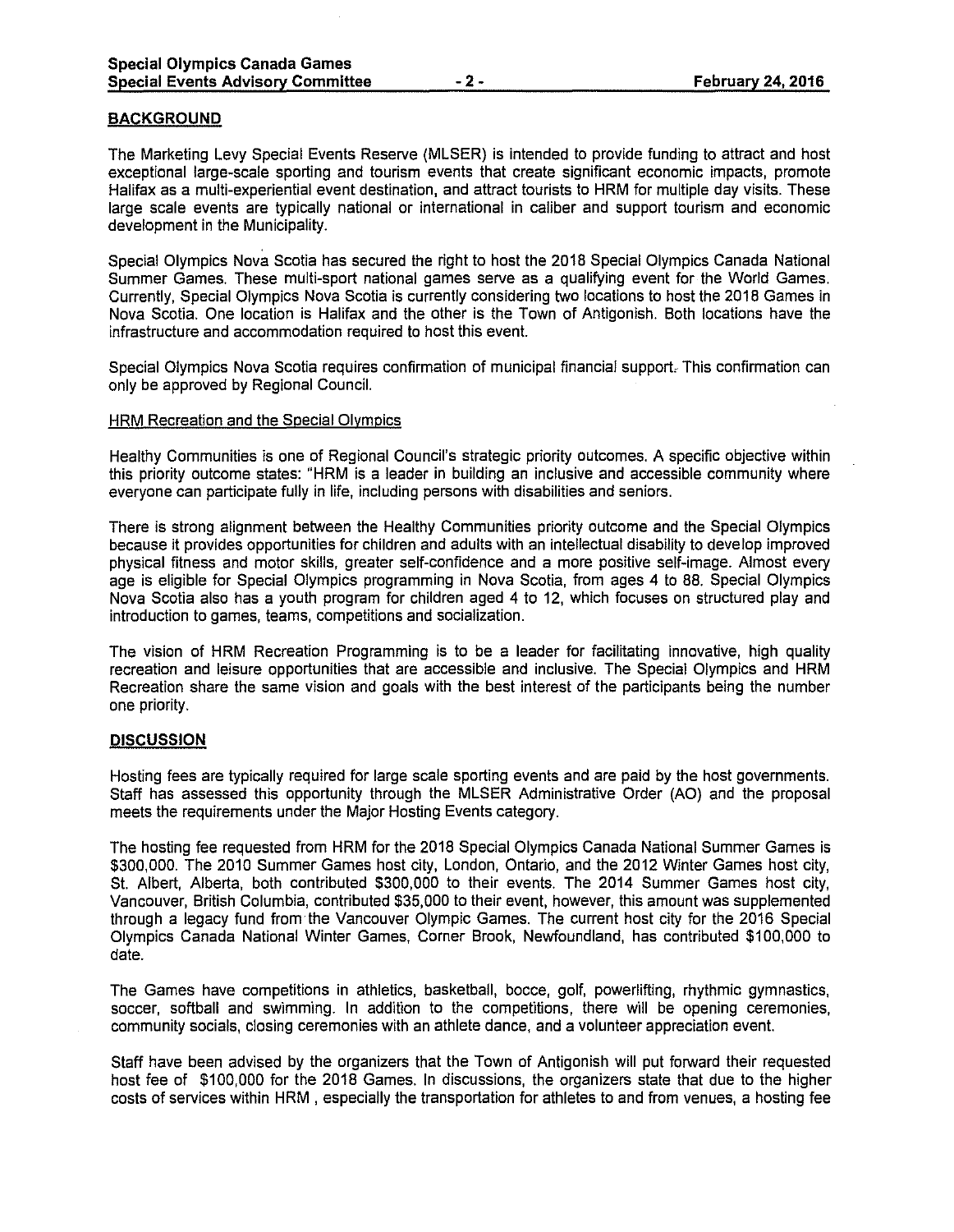of \$300,000 is required in order balance the financial impact to the Games Organizing Committee between hosting in Antigonish and Halifax. However, the organizers cannot confirm if Halifax would be selected even if the total amount of \$300,000 was committed. As well, the organizers have also been in communication with the Province of Nova Scotia regarding funding and will be submitting a formal request to the Province for \$500,000 in support.

Under the newly approved MLSER AO, all requests are now scored on deliverables specific to 1) tourism (seasonality and room nights), 2) the STEAM report, and 3) media exposure. This bid is the first to be considered under the new AO.

#### **Tourism**

The event is scheduled for July, 2018, and would take place at Saint Mary's University and Dalhousie University and other venues throughout the Municipality. The Universities have agreed \o reduce the costs for hosting the Games. The event estimates the overall attendance of the Games will be 2, 700 with 90% coming from outside HRM. The attendance is reported to be 1,500 athletes/coaches and 1,200 supporters (family, friends). The event books a minimum of 700 room nights for athletes and staff, and estimates an additional 2,000 room nights would be generated by supporters. The Games would be sustained by up to 500 volunteers generating 6,000 volunteer hours. As well, a Games Organizing Committee (GOC) would be created and lead by local community leaders. The Games are free for spectators to watch and the event has an estimated budget of \$1,800,000.

#### **Sport Tourism Economic Assessment Model (STEAM)**

The STEAM report generated by the Nova Scotia Tourism Agency, in consultation with Special Olympics Nova Scotia (Attachment 3), states the net increase in economic activity in the province as a result of the initial expenditures of the event would be \$7,447,340. As well, the total level of taxes supported by the 2018 Special Olympics Canada National Games is estimated at \$3,080,557. Of this, \$1,327,795 is allocated to the federal government, \$1,401,840 to the provincial government, and \$350,921 to municipal governments across Nova Scotia. The level of municipal taxes supported within Halifax is estimated to be \$283,063.

#### **Media Exposure**

The Games' opening ceremonies are typically broadcasted locally in the host province/city and TSN also broadcasts a vignette on the Games on their flagship station.

#### **Bid Fee Rationale**

Under tourism, the proposed 2018 Games will be hosted in the month of July which is during peak tourism season. As well, although the room night numbers would contribute to the MLSER, the number is not sufficient to support an event grant request of \$300,000. It should also be noted that the room nights are at university dormitories, which are valued at 50% less tax when compared to hotel nights in the STEAM process. As a result, the STEAM numbers do not support an event grant of \$300,000. In terms of sporting events, HRM has previously funded bids associated with considerably larger events; the 2008 llHF World Hockey Championships (\$250,000); the ICF World Senior Canoe Championships in 2009 (\$200,000); the CIS Men's Basketball. Championship in 2011/12 (\$130,000); the CIS Men's Hockey Championship in 2015 (\$88,500); the Men's World Curling Championship in 2015 (\$150,000); and the National Figure Skating Competition in 2015 (\$44,250). The STEAM report and comparison with other past major hosting events, suggests an event grant in the range of \$100,000 is appropriate. Finally, the event exposure in terms of TSN vignette and local coverage is also valued less than a \$300,000 event grant.

However, staff believe there are specific reasons that Regional Council should consider this event:

- It aligns directly within Regional Council's Healthy Communities Priority of "being a leader in building an inclusive and accessible community where everyone can participate fully in life, including persons with disabilities and seniors".
- There would be limited chance in the short term for HRM to have an opportunity to host the event due to rotational assignment of the Games to other Provinces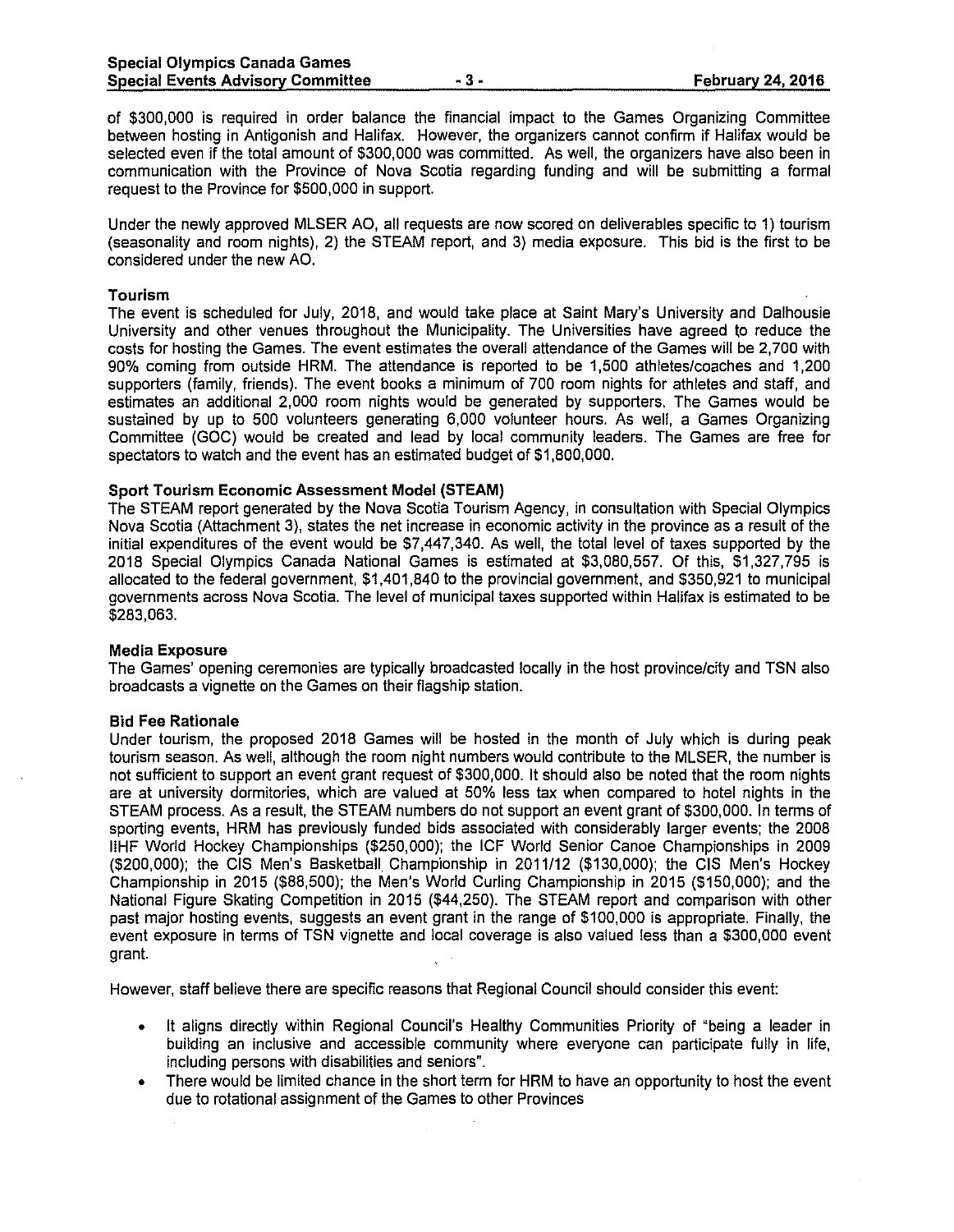- The benevolent nature of this event and the experiences and benefits it will provide to the community cannot be commercially valued; and
- There is availability of MLSER funding as a result of cancellation of the web.com event

Therefore, it is recommended that the Municipality fund the host fee in the amount of \$300,000, conditional on no less than the same level of funding provided by the Province of Nova Scotia. However, it should still be noted that an event grant of \$300,000 may result in the Municipality not being selected to host the 2018 Special Olympics Canada National Summer Games as other factors sach as overall athlete experience and impact to the overall Special Olympics organization will be weighed in the final decision.

Should the Municipality be selected for the 2018 Special Olympics Canada National Summer Games, a contract between the local host committee, HRM, and the Province of Nova Scotia, which outlines all conditions and benefits will be negotiated prior to the payment of the hosting fee. The contract would include details regarding the rights and benefits outlined including media coverage and advertising opportunities.

#### **FINANCIAL IMPLICATIONS**

All recommendations are subject to availability of MLSER reserve funds and approval of the 2016/17 budget.

#### **Budget Summary Special Events Reserve, 0315**

| Opening balance April 1, 2015                    | 268,641<br>S     |
|--------------------------------------------------|------------------|
| Transfers into reserve to Jan 31/16              | \$1,127,093      |
| Transfers out of reserve to Jan 31/16            | \$(1,211,084)    |
| Reserve Balance at Jan 31/16                     | 184,650<br>S     |
| Pending contributions to March 31/16             | 74,732<br>S      |
| Pending commitments to March 31/16               | $$$ (124,716)    |
| Projected net available balance, March 31/16     | 134,666<br>S     |
| Proposed 2016/17 budgeted contributions:         | \$1,200,000      |
| Proposed 2016/17 budgeted withdrawals for events | $$(1,277,800)^*$ |
| Projected balance, March 31, 2017                | 58,866           |

\*Recommendation #1, commitment of \$300,000 funding is within the total proposed withdrawal amount for 2016/17 Event Funding, and would not change the projected ending balance of the reserve that will be presented to Council in the Proposed 2016/17 Reserve Budget.

**Q315- Special Events Marketing Levy Reserve (October 23, 2001, last updated February 3, 2015)**  Funded by a transfer of 40% of the Provincial Hotel Sales Tax (Marketing Levy).

This reserve is to be used to provide funding to attract and host exceptional large-scale sporting and tourism events that create significant economic impacts, promote Halifax as a multi-experiential event destination, and attract tourists to HRM for multiple day visits. These large scale events are typically national or international in caliber and support tourism and economic development in the Municipality. The current pending commitments represent development costs for operational plans extending to March 31, 2016 with some small amounts carried forward to be paid in 2016/17. On average, annual contributions of approximately \$1.2M fund the reserve. The recommended withdrawal does not negatively impact current operational plans, and is part of the proposed 2016 withdrawals from the reserve.

#### **COMMUNITY ENGAGEMENT**

The Special Events Advisory Committee includes members of the public and a local hosting committee under Special Olympics Nova Scotia.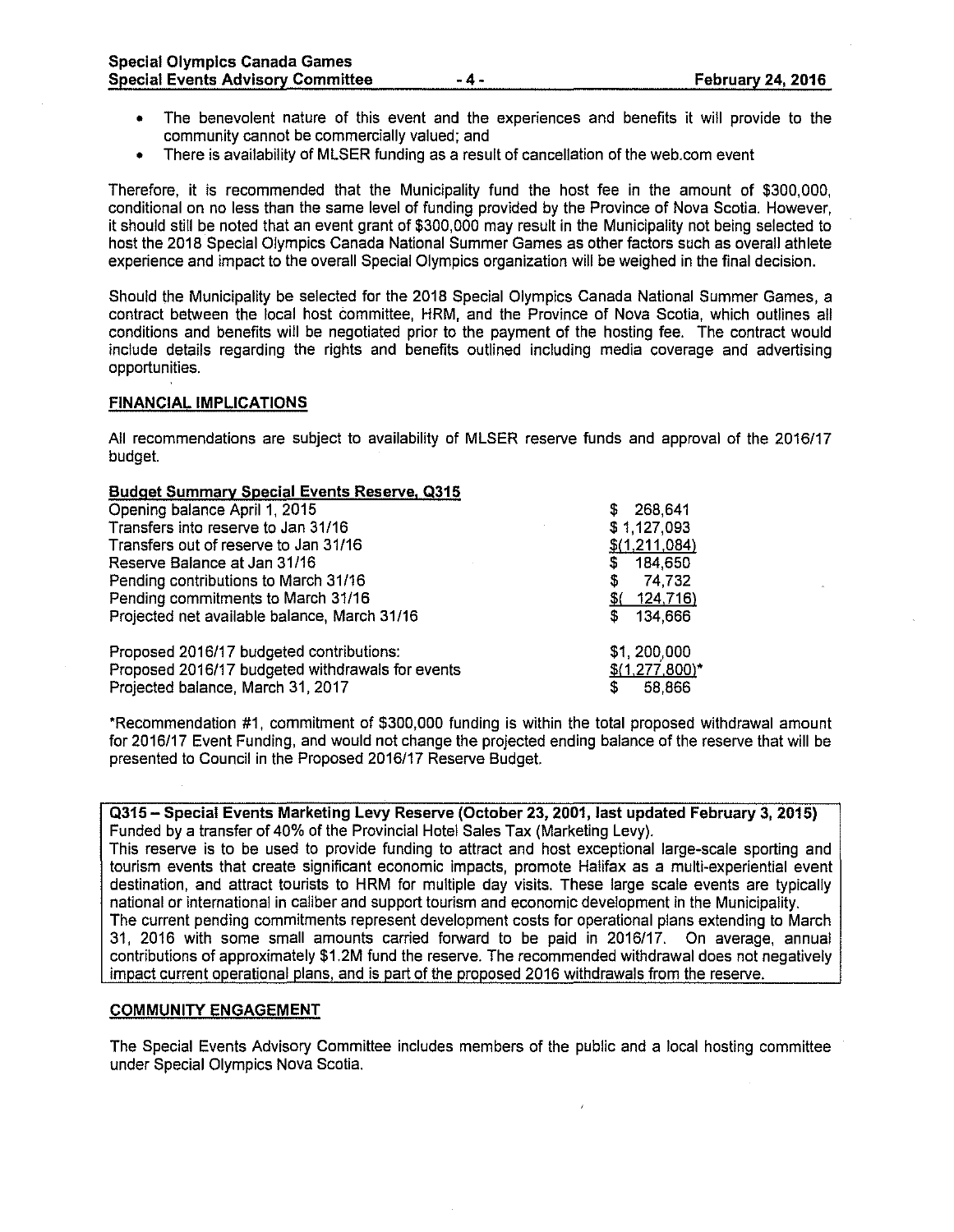#### **ENVIRONMENTAL IMPLICATIONS**

None identified.

#### **ALTERNATIVES**

- Alternative 1: SEAC may choose to recommend that Regional Council not approve the request for funding.
- Alternative 2: SEAC may choose to recommend that Regional Council increase or decrease the amount of event grant.

### **ATTACHMENTS**

Attachment 1: Letter of Invitation Attachment 2: Letter of Commitment Attachment 3: Economic Impact

A copy of this report can be obtained online at http://www.halifax.ca/commcounflndex.php then choose the appropriate Community Council and meeting date, or by contacting the Office of the Municipal Clerk at 902.490.4210, or Fax 902.490.4208.

| Report Prepared by:    | Elizabeth Taylor, Manager, Culture & Events, 490-4387                              |  |  |
|------------------------|------------------------------------------------------------------------------------|--|--|
|                        | Original Signed                                                                    |  |  |
| Report Approved by:    | Denise Schofield, Manager, Program Support Services, 490-6252                      |  |  |
|                        | Original Signed                                                                    |  |  |
| Financial Approval by: | Amanda Whitewood, Director of Finance and Information Technology/CFO, 902.490.6308 |  |  |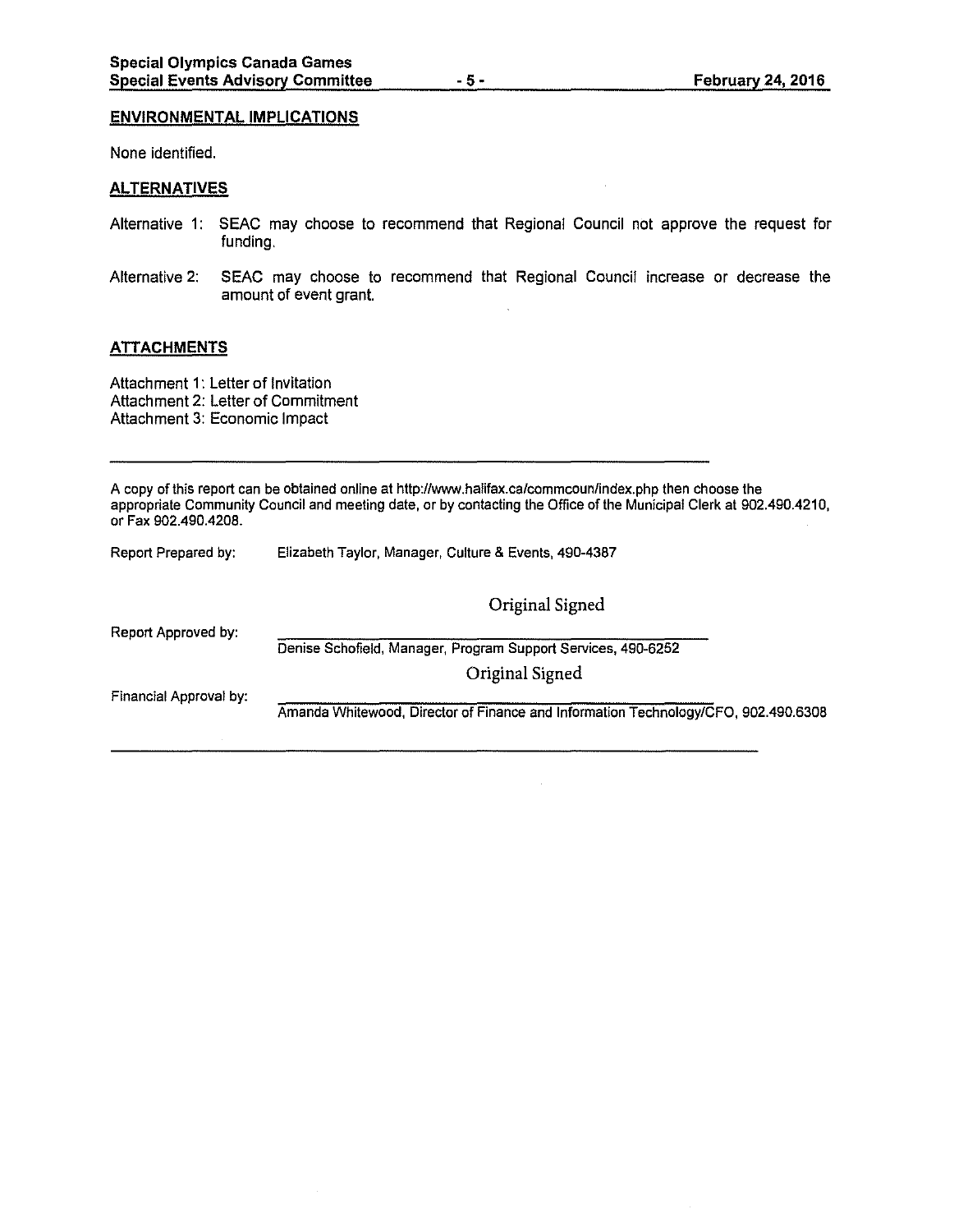

January 26, 2016

Halifax Regional Municipality Mayor Mike Savage Regional Council 1841 Argyle Street Halifax, Nova Scotia B3J 3Y8

Dear Mayor Savage and Regional Council;

We are writing you in hopes of securing support for the Special Olympics Canada National Summer Games to be hosted in Nova Scotia in July 2018. We appreciate the initial meeting last week and the ongoing support shown for our athletes and organization.

We have narrowed the options for a host site to two potential venues, specifically Halifax and Antigonish. We have been working with and secured quotes from the accommodation/facilities at SMU/Dal and St. FX and have done a comparative analysis on associated costs.

Our final piece of significant information prior to making a decision, is to establish a commitment from the potential host city/town/municipality as to if they would provide financial support and at what level.

We do have a sense of urgency for this since many of the next steps are directly impacted by the determination of a host site. We are planning to make a decision by February 2016 and hope we can work with you in that timeframe.

The current host city for the 2016 National Winter Games in Corner Brook has contributed 1 OOk so far, and the two previous host cities (London, Ontario and St. Albert, Alberta had contributed 300k each). I provide this only as an indication as to the amounts recently secured. We have been asked by Special Olympics Canada to secure a commitment from potential host locations as well as the province and are in the process of doing both.

Given the timeline and also transparent way we prefer to operate, we can share that a \$300,000.00 dollar commitment from the HRM, would essentially create equal budget requirements for Halifax and Antigonish. There are certainly other key factors to be weighed in making the decision of host location, with athlete and team experience an important consideration as well as family experience, logistics and volunteer requirements to name just a few.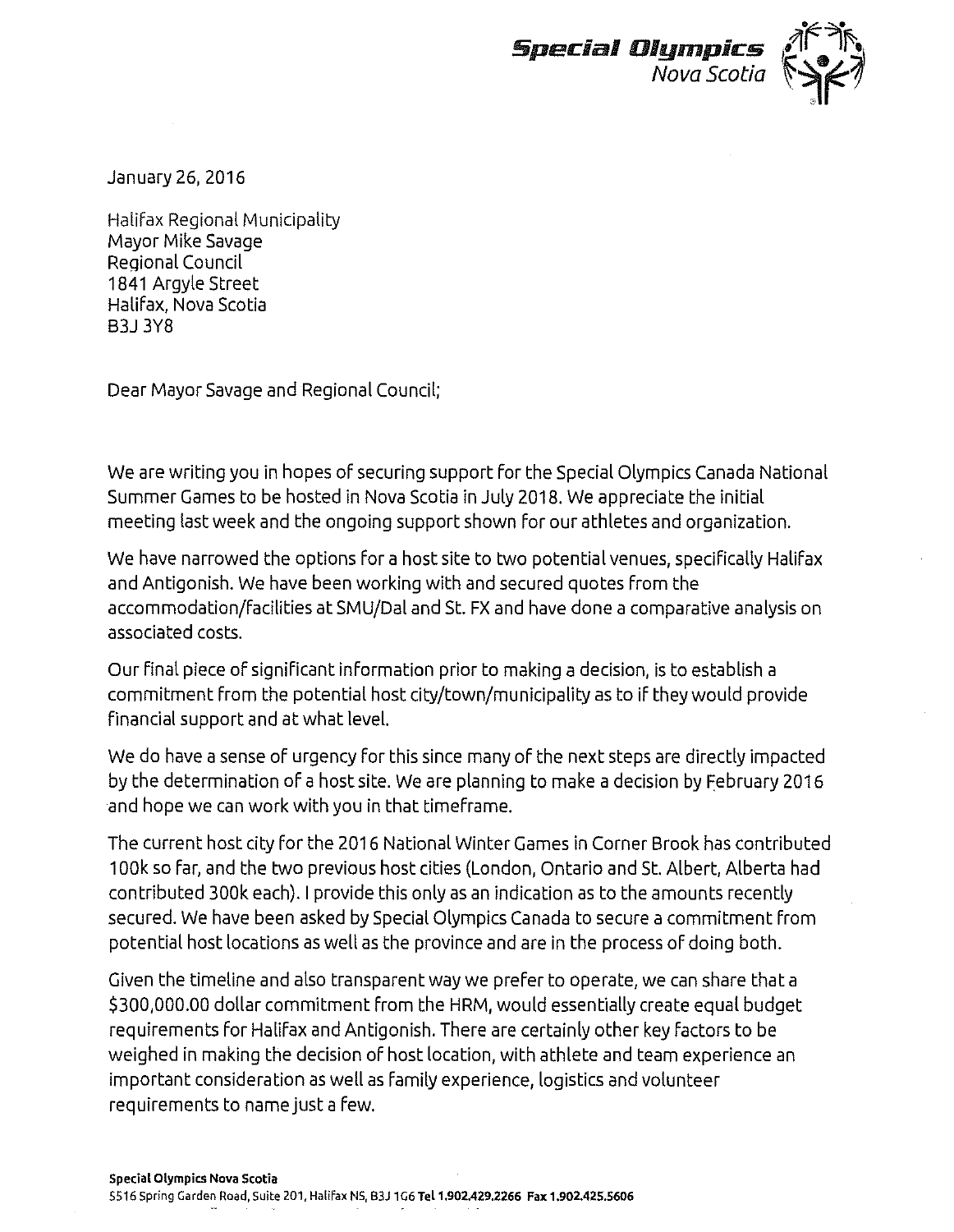

We hope this explains our request but we are available at your convenience to discuss more details.

With kind regards and thanks for your consideration,



Michael Greek President & CEO Special Olympics Nova Scotia

Cc

Elizabeth Taylor, Manager Culture and Events Brad Anguish, Director, Parks & Recreation and Denise Schofield, Manager of Program Support Services Terry Richardson, Chair- Special Olympics NS Board of Directors Phil Currie, Special Olympics NS Board of Directors James MacDougall, Special Olympics NS Board of Directors Anne Marie Shannon, Director of Events & Communications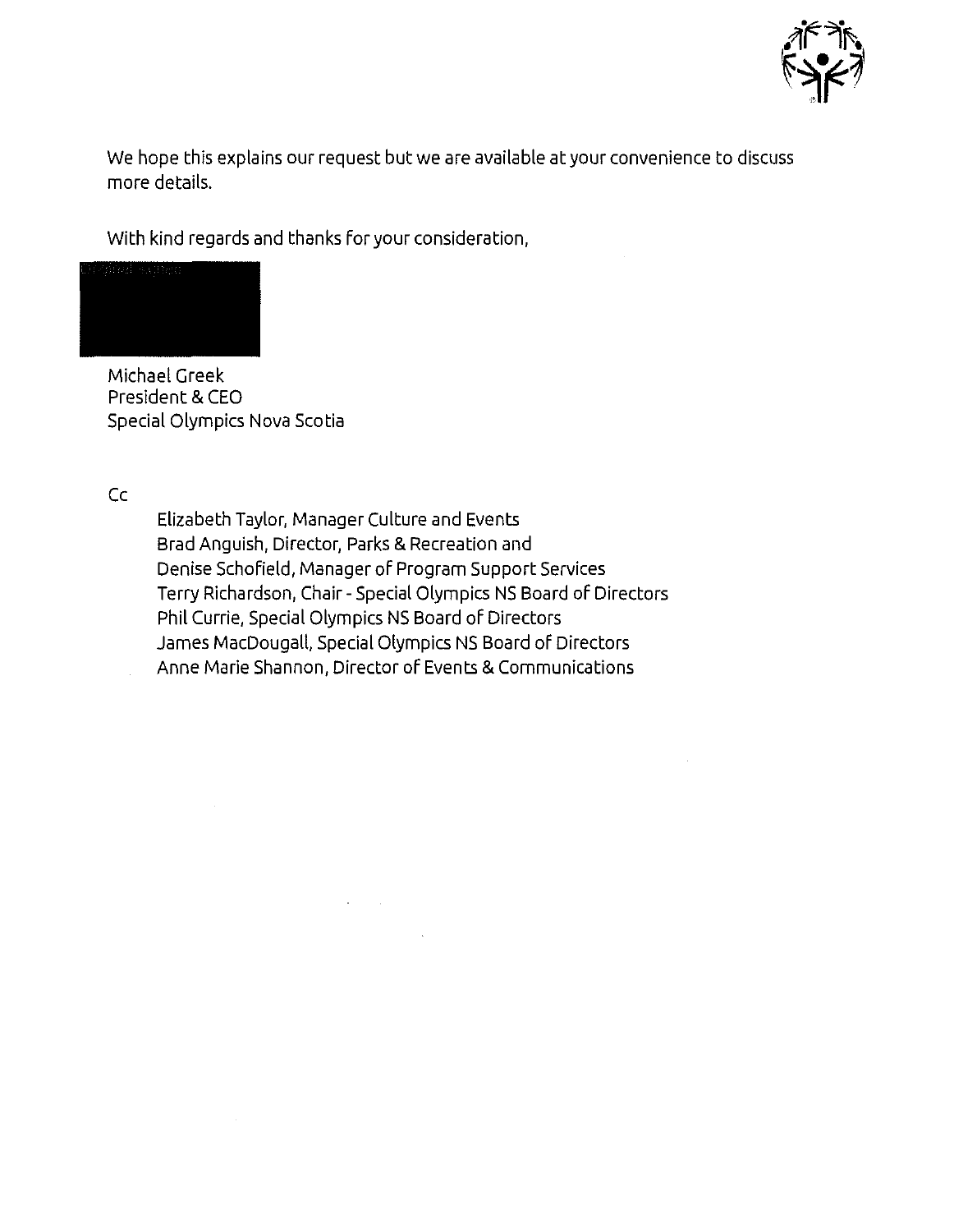# **Attachment 2: Letter of Commitment**

Michael Greek President & CEO Special Olympics Nova Scotia 5516 Spring Garden Road, Suite 201 Halifax, NS B3J 1G6

Date

Dear Mr. Greek,

The Halifax Regional Municipality is pleased with Special Olympics interest in the Municipality as a host city for the 2018 Special Olympics Canada National Summer Games. Should the Halifax Regional Municipality be awarded the hosting rights, Halifax Regional Council has preapproved funds for payment of a hosting fee, in the amount of \$300,000 and subject to an initial hold back percentage as per the HRM event grant process.

The payment of the hosting fee would be contingent on the following:

- 2018 Special Olympics Canada National Summer Games being successful in achieving the same level of additional funding support from the Province of Nova Scotia;
- HRM being selected as the site for the 2018 Special Olympics Canada National Summer  $\omega_{\rm{max}}$ Games;
- Logo inclusion on all promotional materials related to Halifax Regional Municipality as the host of the 2018 Special Olympics Canada National Summer Games;
- Activation opportunity (to be determined); and
- A commitment to formalize a partnership agreement prior to hosting the event and prior to payment of the hosting fee, that outlines all partnership rights and benefits awarded to the Halifax Regional Municipality, should it be awarded the hosting rights.

Our region has a successful track record hosting major sporting events such as the 2008 llHF World Hockey; TELUS World Skins Game in 2012; the CIS Men's Basketball Championship in 2012; the CIS Men's Hockey Championship in 2015; the Men's World Curling Championship in 2015; and the National Figure Skating Competition in 2015.

Halifax Regional Municipality has the enthusiasm, hospitality and the event experience to make the 2018 Special Olympics Canada National Summer Games a success. We look forward to partnering with you should we be successful in securing the event.

Regards,

Mayor Mike Savage